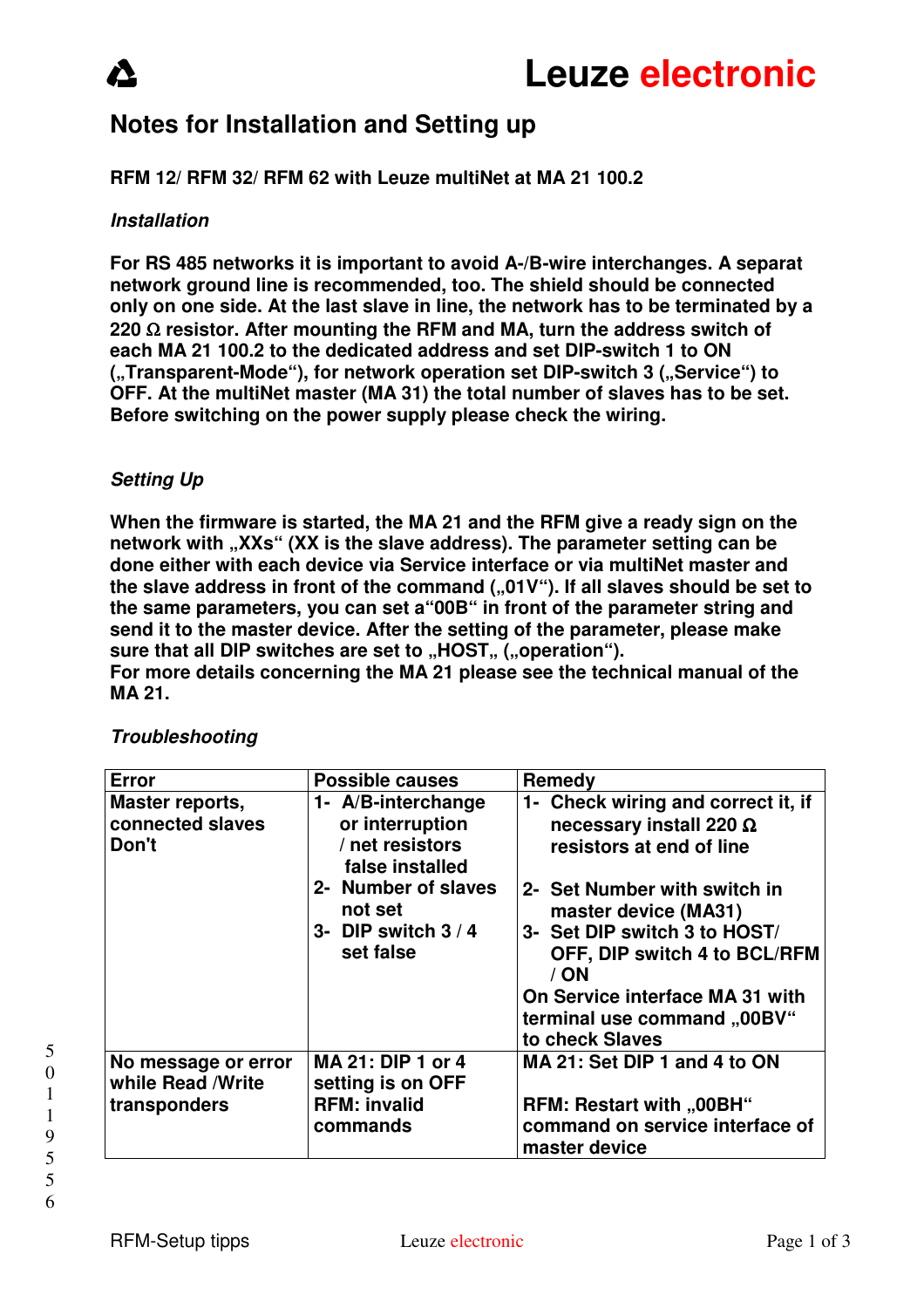### **RFM 12/ RFM 32/ RFM 62 on PROFIBUS via MA 42 DP-k**

**After mounting of the RFM and the MA, turn the address switch of each MA 42 to the dedicated address. By the integration of the GSD-file into the PROFIBUS master, all configuration data of the MA 42 is usable for the PLC. The configuration of the RFM is done very easy via service interface of the MA42**  and the RF-config tool. To do so please set all 3 DIP–switches to "Service"or **"RS 232". When the configuration is finished set back the DIP-switches**  to, Betrieb" or "PROFIBUS"(operation).

**The complete configuration telegram could be send directly from the PLC to the RFM (like a Command telegram). The structure and the description of the parameters are in the "telegram and command structure" file.** 

**If communicating to the RFM device via PROFIBUS please note that each character is handled as ASCII-character and must be transfered into hexadecimal . With commands or telegrams longer than 6 Byte (including preand postfix), each part of the telegram has to be stored in the memory of the MA 42 (look for correct sequence). If the telegram/ command is complete in the**  memory of the MA 42, transfer the whole content with the bit ..SFB" to the **RFM. After the transfer, the memory of MA 42 has to be deleted. For more details concerning the MA 42 please see the technical manual MA 40/ MA 41/MA 42 DP-k** 

#### **RFM 12/ RFM 32/ RFM 62 on PROFIBUS via MA 204i**

**After mounting of the RFM and the MA, turn the address switch of each MA 204i to the dedicated address. By the integration of the GSD-file into the PROFIBUS master, all configuration data of the MA 204i is usable for the PLC. The configuration of the RFM is done very easy via service interface of the MA204i and the RF-config tool. To do so please set all DIP–switches to**  ...Service "and "DEV ". When the configuration is finished set back the DIPswitches to,,RUN"(operation).

**The complete configuration telegram could be send directly from the PLC to the RFM (like a Command telegram). The structure and the description of the parameters are in the "telegram and command structure" file.** 

 **If communicating to the RFM device via PROFIBUS please note that each character is handled as ASCII-character and must be transfered into hexadecimal . With very long commands or telegrams, each part of the telegram has to be stored in the memory of the MA 204i in the collecting mode (look for correct sequence). If the telegram/ command is complete in the**  memory of the MA 204i, transfer the whole content with the bit ..SFB" to the **RFM. For more details concerning the MA 204i please see the technical manual**